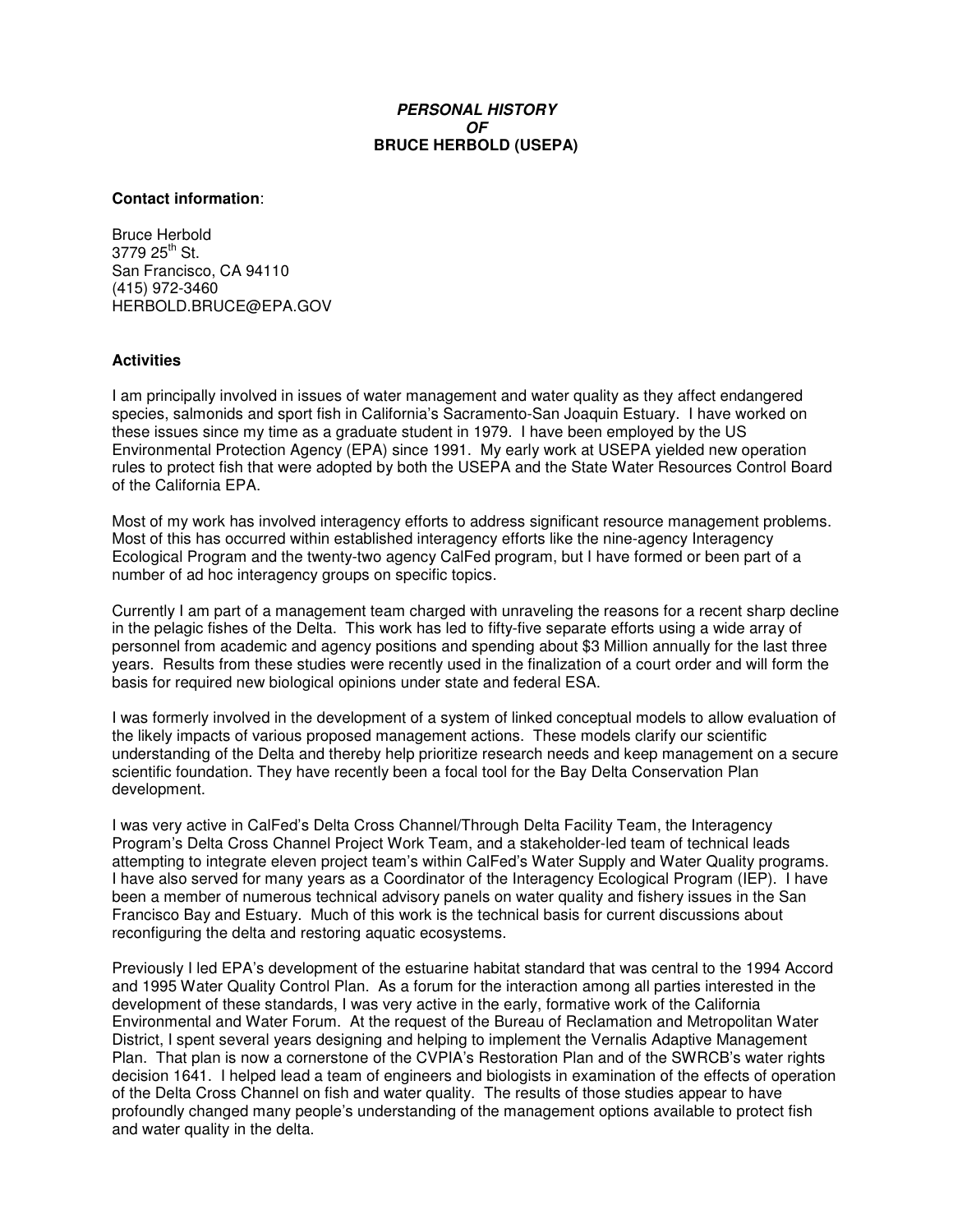I have repeatedly testified as an expert witness and appeared at workshops, including the San Francisco Estuary Program, the CVPIA b(2) team, the AFRP core team, as well as the CalFed Science Program and many others. I have participated on expert panels on topics ranging from the environmental effects of expansion of the San Francisco Airport to the development of a strategy for the restoration of a selfsustaining salmon population below Friant Dam.

I am regularly a public spokesman for the technical work I have been involved with and make frequent presentations at conferences and public meetings. Similarly, I am involved in helping communications between scientific staff of diverse agencies and groups of upper management policymakers.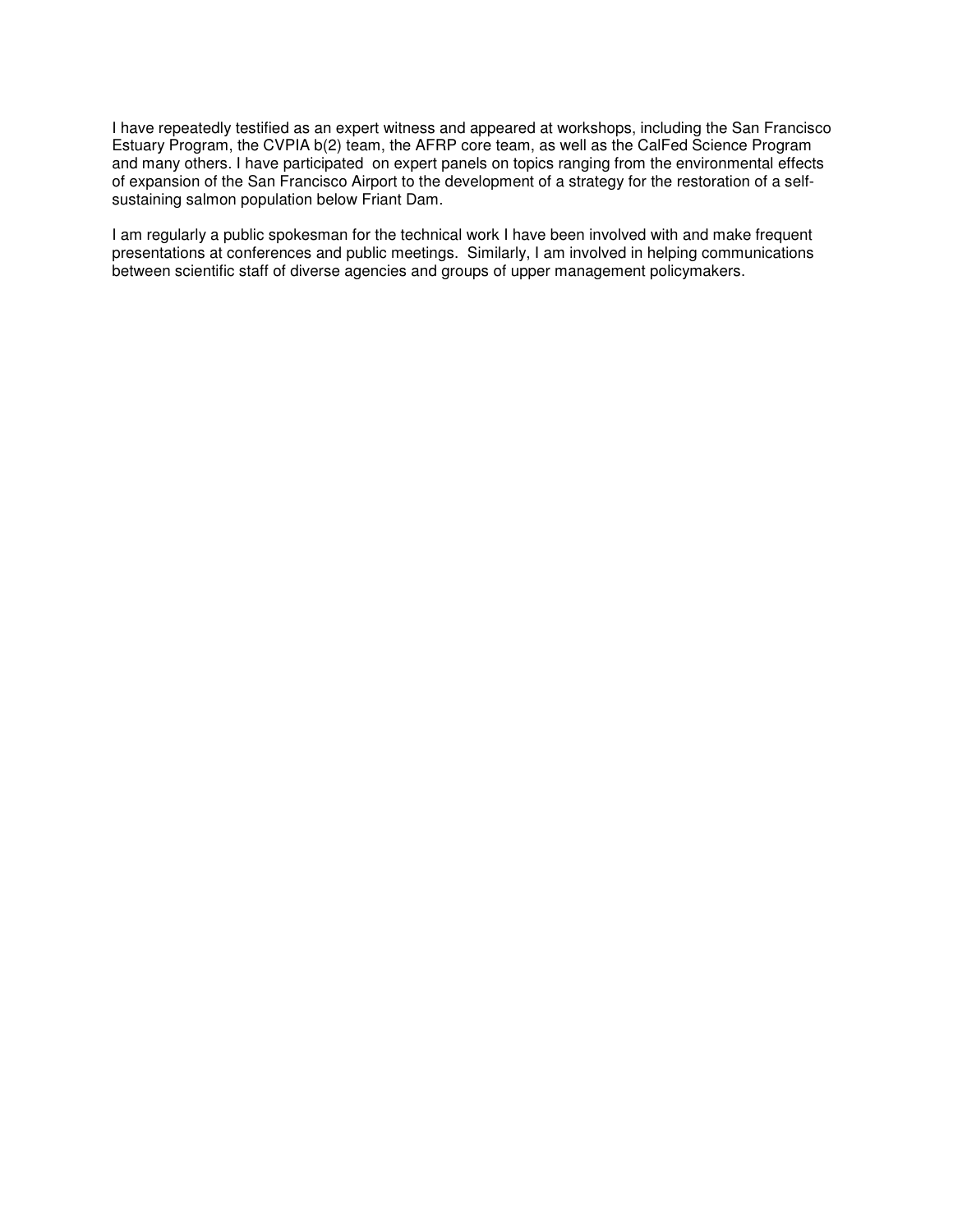## **Education**

Ph.D. Ecology; 1987 University of California, Davis Dissertation: Patterns of co-occurrence and resource use in a non-coevolved assemblage of fishes. Advisor: Peter B. Moyle

M.S. Biology; March, 1979 California State University Los Angeles Thesis: Effects of Salinity on Temperature Tolerances of Tilapia zillii Advisor: David Soltz

B.A. Zoology; January, 1975 University of California, Berkeley

## **Professional awards**

Gold Medal for Exceptional Service, USEPA, as member of team which developed final Water Quality Standards for the protection of aquatic resources of the Sacramento-San Joaquin Delta and for defining critical habitat of the threatened delta smelt.

Certificate of Appreciation, USFWS, as member of team which wrote recovery plan for nine delta native fishes.

Certificate of Appreciation, USDOI, for technical contributions toward agreement embodied in the 1994 Bay/Delta Accord.

Unit Citation, DWR, as member of the Data Assessment Team for the CALFED Operations Group.